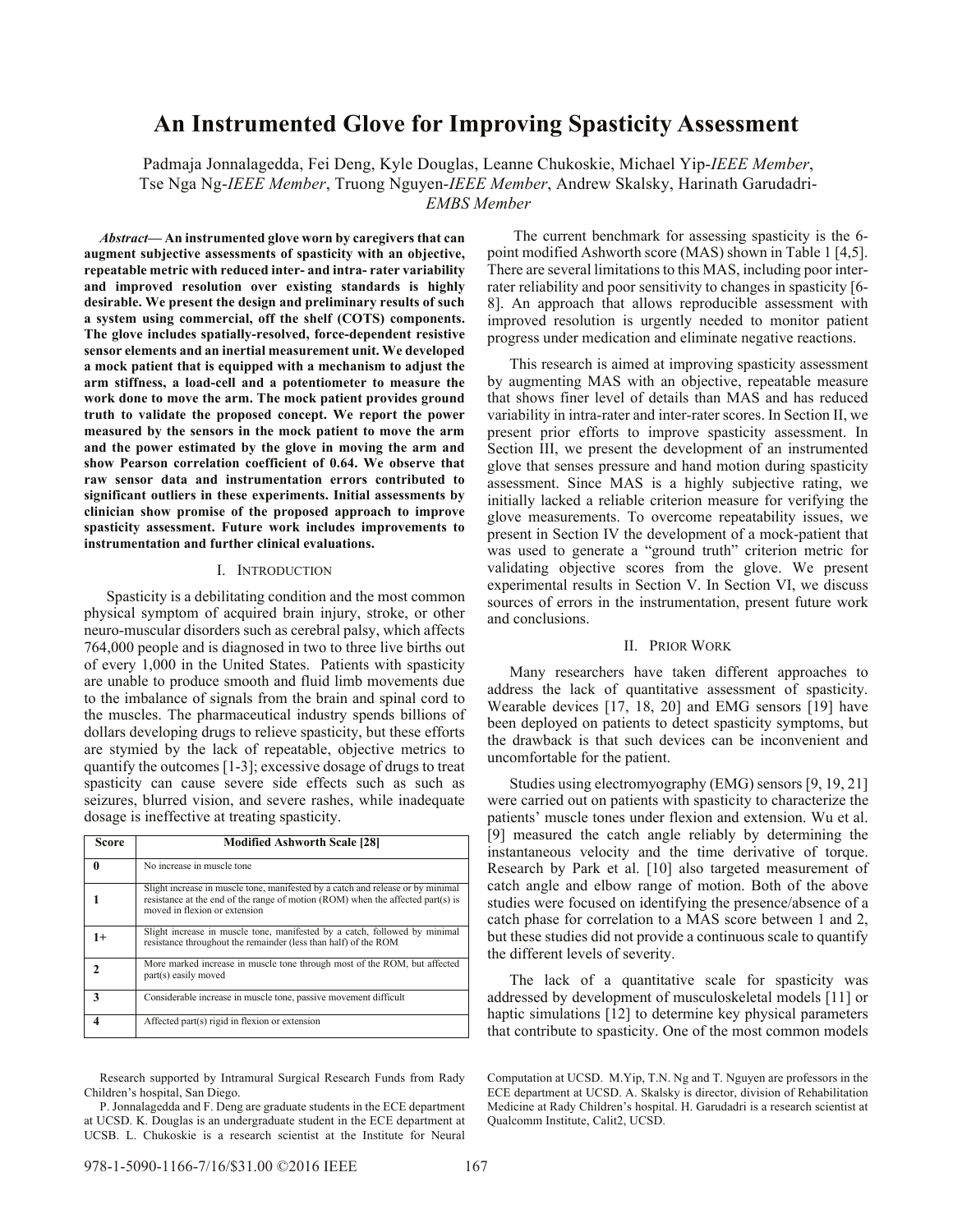is the Haptic Elbow Spasticity Simulator (HESS) [5], [6], [7], in which the properties of spasticity are simulated with the muscle resistance as torque and the catch phase as an impulse. Development of the HESS simulator mainly benefits the doctors as they can practice MAS assessments without requiring actual patients. Their research focused on modeling of spasticity and emphasized on the factors that characterized each MAS level. Alternatively, a mathematical model by Zakaria et al. [16] formulated the resistance as torque and accounted for additional parameters such as the angular velocity, modulus of elasticity etc. The above models have yet to be translated into physical tests that can be implemented on patients to track the spectrum of spasticity conditions.

# III. INSTRUMENTED GLOVE

Our approach to improve spasticity assessment is an instrumented glove worn by the doctor during patient evaluation. We integrated a spatially-resolved, forcedependent resistive sensor array (by Tekscan, [22]) and an inertial measurement unit (IMU) consisting an accelerometer, gyroscope and a magnetometer [23].

The force sensor on the glove measures the contact force being applied to move a patient's limb. The level of muscular resistance to motion indicates severity of spasticity. Figure 1 shows the force sensor integrated on to a golf glove. It has 18 sensing regions, with a total of 349 sensing elements that output a voltage proportional to the applied force. The raw output is a spatial map of 8-bit values for each sensing element. The data was collected at 20Hz. For our analysis, we used the sum of the output of all the sensing elements.

During the experiment, the researchers wore the glove and performed cycles of movement with the patient, such as elbow flexion and extension, and the sensor recorded the force *F* (Newtons) versus time as shown in Fig. 2.A.

The IMU is attached to the back of the glove as shown in Figure 1 (right). It is used to characterize the hand maneuvers during clinical assessment of spasticity. In this work, we use only the gyroscope data to estimate the power needed to manipulate a limb. The IMU data is collected at 20 Hz. The angular velocity  $\nu$  from gyroscope is converted to linear velocity at the location of the grip in the mock patient. The gyroscope data in a typical maneuver is shown in Figure 2B. We estimate the power to move the patient's limb as *F\*v*.

In our initial study, five individuals with cerebral palsy volunteered to participate in this study. Participants and/or



Figure 1: Instrumented Glove. The IMU is installed on the back of the glove.



Figure 2: Low pass filtered raw sensor data. A. Total pressure from glove sensors over time. B. Linear velocity from gyroscope data. C. Force from load cell data. D. Linear velocity from differentiated potentiometer data. The positive half cycle corresponds to flexion and the negative half cycle corresponds to extension.

their parents provided informed consent as per the UCSD Human Subjects Internal Review Board regulations. Participants engaged in a modified Ashworth scale assessment with two physicians well-trained in this methodology (AS and his colleague) and then again by the same two physicians while wearing the spasticity measurement device. These data were collected in UCSD's Research on Autism and Development Laboratory.

In this experiment, there was substantial inter-rater variability resulting in only 27% agreement in MAS values. Consequently, we were not able to use these data to validate the estimates from the glove sensors. To mitigate this, we created a mock patient capable of generating criterion metric (ground truth) that can be used to validate the objective numbers estimated from the glove sensors.

### IV. MOCK PATIENT'S ARM STRUCTURE

The mock patient has an arm structure as shown in Fig. 3. The arm has a lever connected to a disc clamped by a 5" Cclamp with stationary-bike brake pads, such that the resistance can be changed manually. The arm has an



Figure 3: Model of the mock patient.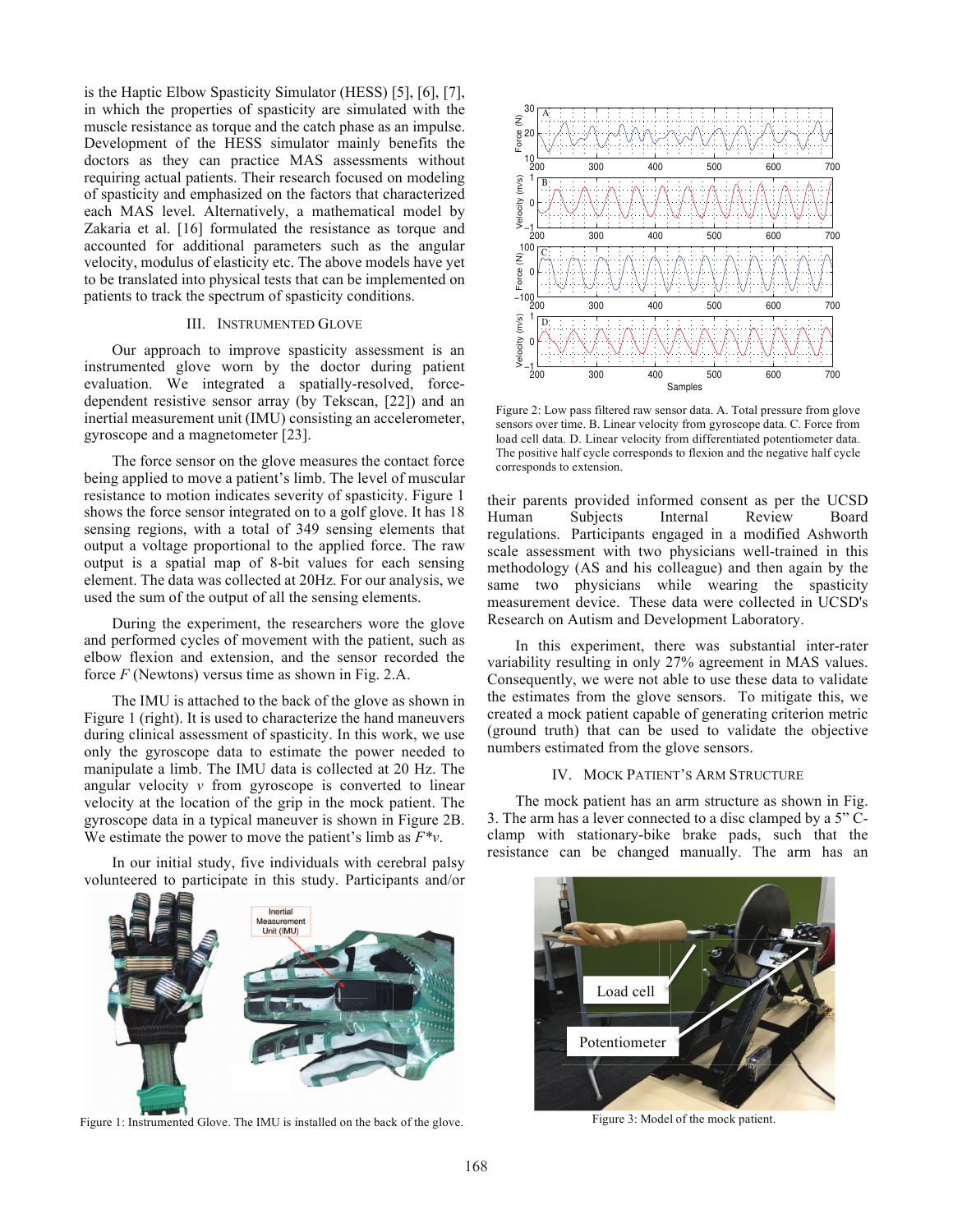embedded load cell (model HX711 [24]) that senses the dead weight *m* due to the resistance set by the clamp. We compute the force to overcome this resistance as  $F = m * a$ , where *a* is standard gravity, 9.8  $m/s<sup>2</sup>$ . We use the term "preset resistance" on the mock patient" to denote the force required to move the arm. The units are Newtons. The mock patient also has a potentiometer  $[25]$  to sense the angular velocity  $\nu$  during flexion and extension. We use this to measure the power as  $F^*v$ , in N-m/s. In our experiments, we measure the power from the mock patient sensors and use it compare with the power estimated from the sensors in the glove worn by the rater.

# V. RESULTS

We investigated the agreement between measured power from the mock patient and estimated power from the glove. We focused on MAS values of  $1+$ , 2 and 3 in this study. The values of 0 and 4 are easy to assess since they correspond to normal tone and rigid limbs, respectively. Similarly, a value of 1 is also easy to assess since it is characterized by catch and release. A well-trained physician in spasticity assessment (AS) tested the mock patient and identified the range of to be 20— 90 Newtons for MAS values of 1+, 2 and 3. Spasticity is a highly velocity driven response [1], [2], [8], [14]. For both glove and mock patient, we converted the angular velocity to



Figure 4: Power measurement for the instrumented glove

linear velocity (see Figure 1) and estimate the power to move the patient's limb as  $F^*v$ . Here, we present experimental results for two trials by 4 researchers.

Figures 4 and 5 show the power measured from the glove sensors and mock patient sensors, respectively, for different preset resistances on the mock patient. Note that while there



Figure 5: Power measurement for the mock patient



are outliers in both cases, the mock patient data shows better agreement with the preset resistances, compared to that of the glove. From Figure 1, it can be seen that the force data from glove does not follow the cyclical nature of other sensors. Figure 6 shows the power measured from the mock patient sensors versus power measured from the glove sensors. We note that there are bias and variability issues in all these experiments. The Pearson correlation coefficient between the mock patient and the glove was 0.64. When we compute the



agreement between the mock patient and glove for flexion and extension independently, the Pearson coefficients were 0.64 and 0.57 respectively. The experimenters gripped the mock

patient at the wrist – flexion involved in pushing the mock

patient arm, while extension involved pulling it.

We performed another experiment with a physician (AS) performing MAS assessment for various resistance settings of the mock patient, as shown in Figure 7. The physician did not know the resistance setting so that he could provide an unbiased assessment. This shows the promise of improving MAS ratings resolution with the instrumented glove.

#### VI. DISCUSSION AND FUTURE WORK

There are some sources of error such as grip variation, posture, etc. that could introduce certain bias and also result in outliers in the measurements. In addition, we observed certain errors in the pressure sensor, similar to other researchers ([29] reported up to 34% errors). Further, our COTS instrumentation used different clock domains for the potentiomenter, load cell, pressure sensor and the gyroscope. This resulted in significant drift in the alignment between